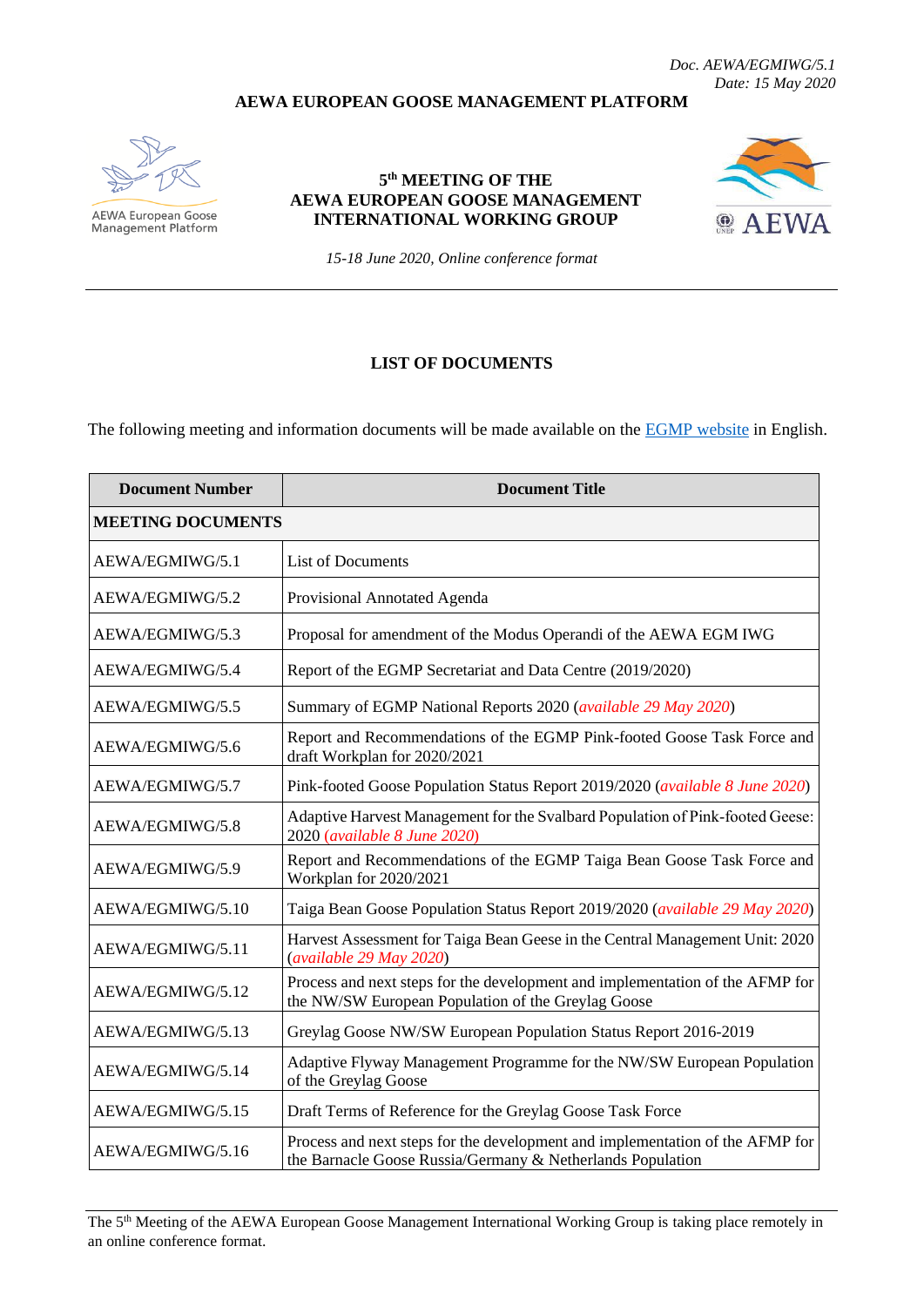| AEWA/EGMIWG/5.17 | Barnacle Goose Russia/Germany & Netherlands Population Status Report 1980-<br>2018                                                                      |
|------------------|---------------------------------------------------------------------------------------------------------------------------------------------------------|
| AEWA/EGMIWG/5.18 | Adaptive Flyway Management Programme for the Russia/Germany &<br>Netherlands Population of the Barnacle Goose                                           |
| AEWA/EGMIWG/5.19 | Process and next steps for the development and implementation of the AFMP for<br>the East Greenland/Scotland & Ireland Population of the Barnacle Goose |
| AEWA/EGMIWG/5.20 | Adaptive Flyway Management Programme for the East Greenland/Scotland $\&$<br>Ireland Population of the Barnacle Goose                                   |
| AEWA/EGMIWG/5.21 | Setting Favourable Reference Values for the Svalbard/South-west Scotland<br>Population of the Barnacle Goose                                            |
| AEWA/EGMIWG/5.22 | Process for the development of the AFMP for the Svalbard/South-west Scotland<br>Population of the Barnacle Goose                                        |
| AEWA/EGMIWG/5.23 | Draft Terms of Reference for the Barnacle Goose Task Forces                                                                                             |
| AEWA/EGMIWG/5.24 | Report and Recommendations of the EGMP Agriculture Task Force and draft<br>Workplan for 2020/2021                                                       |
| AEWA/EGMIWG/5.25 | EGMP Finance Report 2019/2020                                                                                                                           |
| AEWA/EGMIWG/5.26 | Proposal for EGMP Budget and costed Programme of Work for 2021                                                                                          |